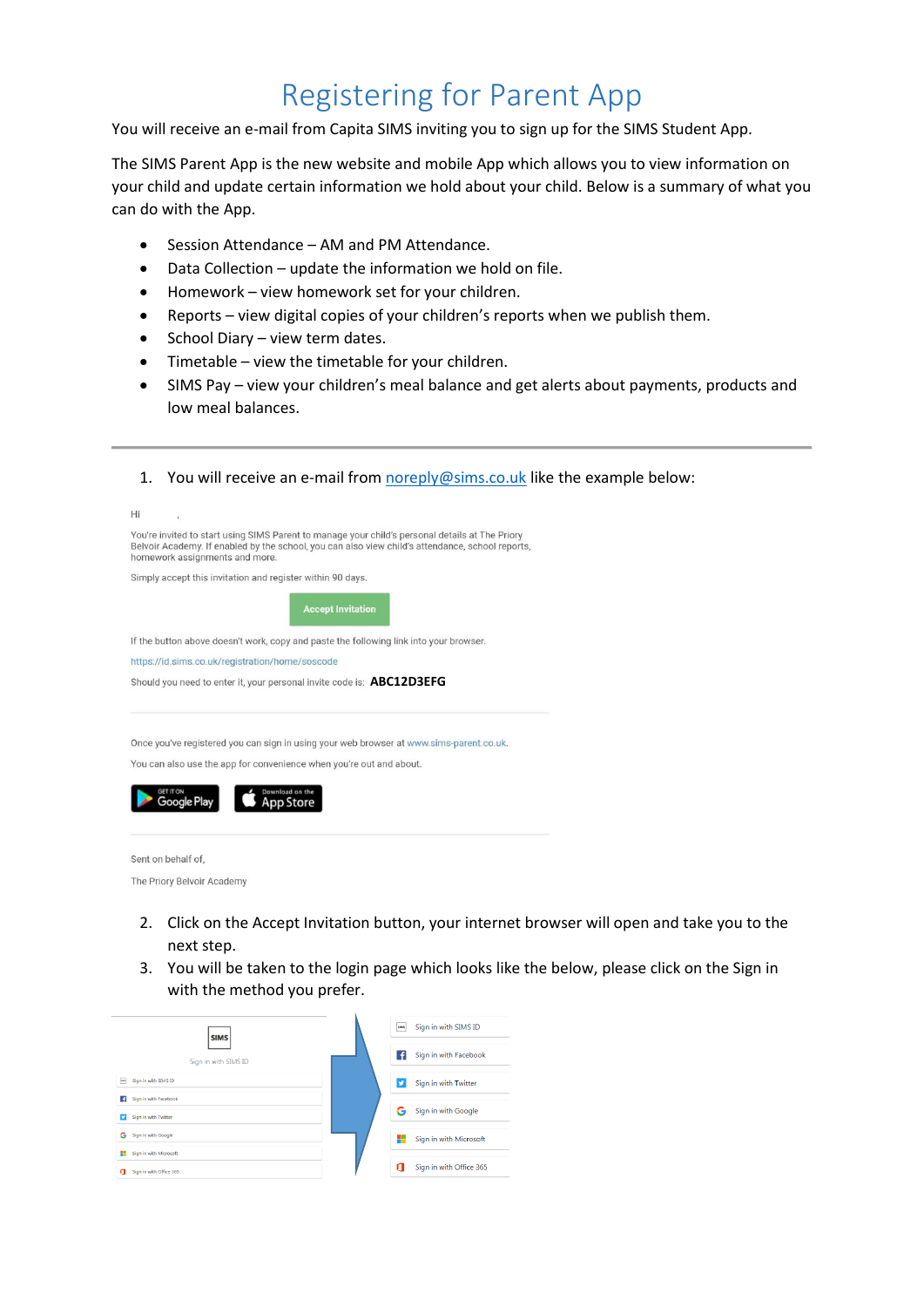### Registering for Parent App

- 4. Login with your selected username and your password.
- 5. The following screen will be displayed:

|    | Permissions requested                                                                                                                                                                                                            |        |        |                                                                                         |  |  |  |
|----|----------------------------------------------------------------------------------------------------------------------------------------------------------------------------------------------------------------------------------|--------|--------|-----------------------------------------------------------------------------------------|--|--|--|
|    | SIMS ID Live<br><b>SIMS</b><br>App info                                                                                                                                                                                          |        |        |                                                                                         |  |  |  |
|    | This app would like to:                                                                                                                                                                                                          |        |        |                                                                                         |  |  |  |
|    | View your basic profile                                                                                                                                                                                                          |        |        |                                                                                         |  |  |  |
|    | Maintain access to data you have given it access to                                                                                                                                                                              |        |        |                                                                                         |  |  |  |
|    | Accepting these permissions means that you allow this app to use<br>your data as specified in their Terms of Service and Privacy<br>Statement. You can change these permissions at<br>https://myapps.microsoft.com. Show details |        |        |                                                                                         |  |  |  |
|    |                                                                                                                                                                                                                                  | Cancel | Accept |                                                                                         |  |  |  |
| 6. | Click Accept.                                                                                                                                                                                                                    |        |        |                                                                                         |  |  |  |
| 7. | Register.                                                                                                                                                                                                                        |        |        | Another screen will be displayed showing your basic details, check these and then click |  |  |  |

| 18.80 |  |
|-------|--|
|       |  |

# Registration

You will have received a new service invite code from either Capita SIMS or from your school administrator.

|  |  |  |  | Please enter the code below and tap or click Register. |
|--|--|--|--|--------------------------------------------------------|
|  |  |  |  |                                                        |

| Name                   | Your name here. | (not you?) |
|------------------------|-----------------|------------|
| Signed in with         | Microsoft       |            |
| <b>Invitation Code</b> | ABC12D3EFG      |            |
|                        | Register        |            |
|                        |                 |            |

© 2019 - Capita Education Software Solutions

- 8. On the next screen you will be asked to enter your childs date of birth to confirm who you are. Enter your childs of birth and complete the wizard.
- 9. Once completed you will be logged in to SIMS Parent and be able to view information.
- 10. You can now download the App on your phone and login with the same details.